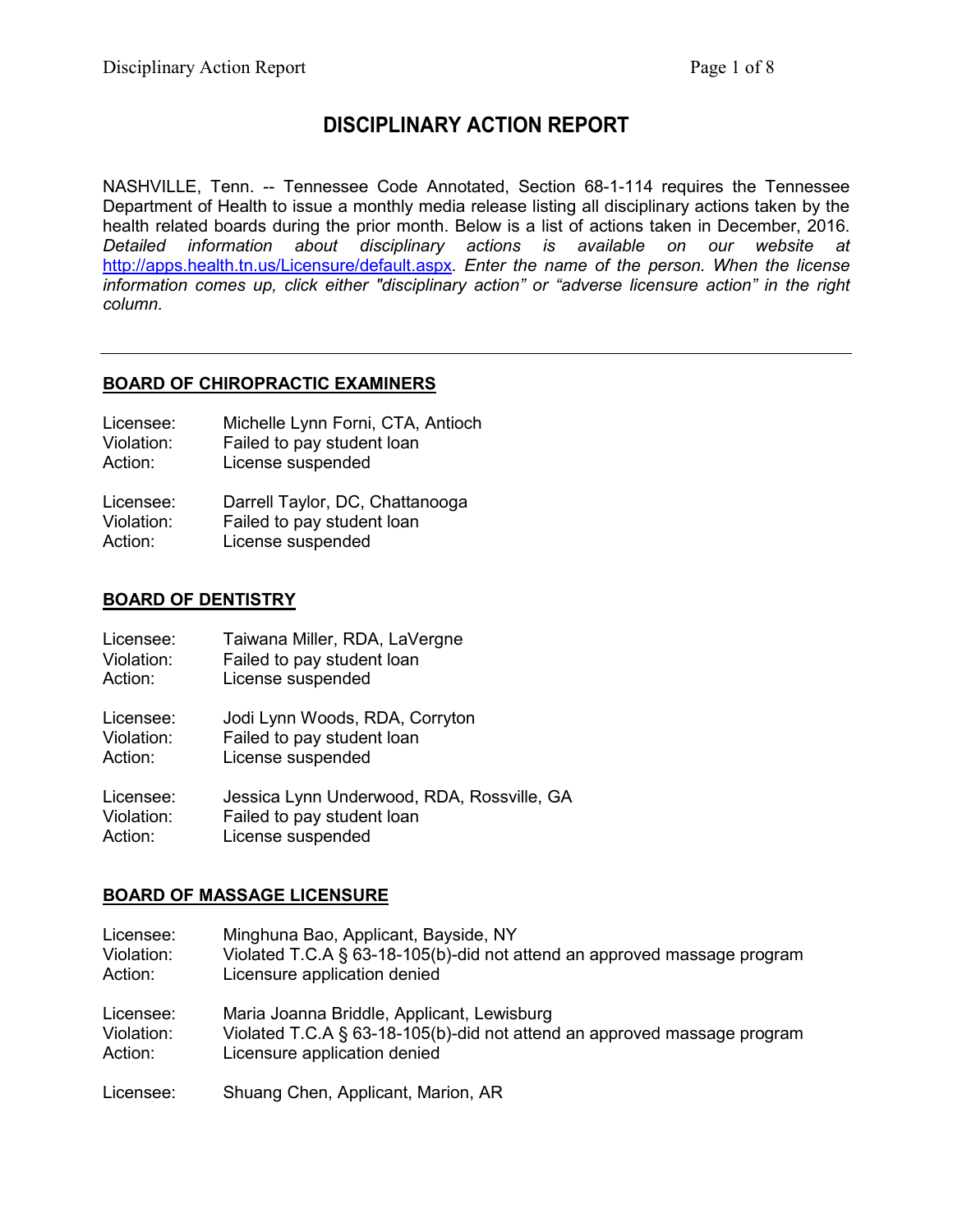| Violation:<br>Action:              | Is guilty of fraud in the practice of massage or fraud or deceit in the licensee's<br>admission to the practice of massage; is guilty of unethical or unprofessional<br>conduct; violated T.C.A $\S$ 63-18-105(b) by not attending an approved massage<br>program<br>Licensure application denied                                                                                                                                                                                                                                                                                                                                                                                                                                                                                                                                                                                                                                                                                                                                                                                                                                                                                                                  |
|------------------------------------|--------------------------------------------------------------------------------------------------------------------------------------------------------------------------------------------------------------------------------------------------------------------------------------------------------------------------------------------------------------------------------------------------------------------------------------------------------------------------------------------------------------------------------------------------------------------------------------------------------------------------------------------------------------------------------------------------------------------------------------------------------------------------------------------------------------------------------------------------------------------------------------------------------------------------------------------------------------------------------------------------------------------------------------------------------------------------------------------------------------------------------------------------------------------------------------------------------------------|
| Licensee:                          | Rui Cheng, Applicant, Nashville                                                                                                                                                                                                                                                                                                                                                                                                                                                                                                                                                                                                                                                                                                                                                                                                                                                                                                                                                                                                                                                                                                                                                                                    |
| Violation:                         | Violated T.C.A § 63-18-105(b)-did not attend an approved massage program                                                                                                                                                                                                                                                                                                                                                                                                                                                                                                                                                                                                                                                                                                                                                                                                                                                                                                                                                                                                                                                                                                                                           |
| Action:                            | Licensure application denied                                                                                                                                                                                                                                                                                                                                                                                                                                                                                                                                                                                                                                                                                                                                                                                                                                                                                                                                                                                                                                                                                                                                                                                       |
| Licensee:                          | Rongyan Guan, Applicant, Anaheim, CA                                                                                                                                                                                                                                                                                                                                                                                                                                                                                                                                                                                                                                                                                                                                                                                                                                                                                                                                                                                                                                                                                                                                                                               |
| Violation:                         | Violated T.C.A § 63-18-105(b)-did not attend an approved massage program                                                                                                                                                                                                                                                                                                                                                                                                                                                                                                                                                                                                                                                                                                                                                                                                                                                                                                                                                                                                                                                                                                                                           |
| Action:                            | Licensure application denied                                                                                                                                                                                                                                                                                                                                                                                                                                                                                                                                                                                                                                                                                                                                                                                                                                                                                                                                                                                                                                                                                                                                                                                       |
| Licensee:                          | Ke Hou, Applicant, Nashville                                                                                                                                                                                                                                                                                                                                                                                                                                                                                                                                                                                                                                                                                                                                                                                                                                                                                                                                                                                                                                                                                                                                                                                       |
| Violation:                         | Violated T.C.A § 63-18-105(b)-did not attend an approved massage program                                                                                                                                                                                                                                                                                                                                                                                                                                                                                                                                                                                                                                                                                                                                                                                                                                                                                                                                                                                                                                                                                                                                           |
| Action:                            | Licensure application denied                                                                                                                                                                                                                                                                                                                                                                                                                                                                                                                                                                                                                                                                                                                                                                                                                                                                                                                                                                                                                                                                                                                                                                                       |
| Licensee:<br>Violation:<br>Action: | Constance Levette Hunter, LMT, Nashville<br>Has violated any of the provisions of this chapter or any substantive rule<br>promulgated under the authority of this part; all licensees must complete twenty-<br>five hours of continuing education every two years, as a perquisite to licensure<br>renewal; any massage therapists who fails to obtain the required continuing<br>education hours or who falsely attests to attendance and/or completion of the<br>required hours of continuing education may be subject to disciplinary action;<br>comply with all applicable Tennessee statutes and regulations as well as Orders<br>issued by the Board pursuant to its disciplinary and/or declaratory order authority;<br>and consistently maintain and improve professional knowledge and competence,<br>striving for professional excellence through regular assessment of personal<br>professional strengths and weaknesses and through continued educational<br>training; is guilty of fraud in the practice of massage or fraud or deceit in the<br>licensee's admission to the practice of massage<br>License suspended with terms; assessed \$1,550 civil penalty, plus costs not to<br>exceed \$2,000 |
| Licensee:                          | Chao Lu, Applicant, Maryville                                                                                                                                                                                                                                                                                                                                                                                                                                                                                                                                                                                                                                                                                                                                                                                                                                                                                                                                                                                                                                                                                                                                                                                      |
| Violation:                         | Violated T.C.A § 63-18-105(b)-did not attend an approved massage program                                                                                                                                                                                                                                                                                                                                                                                                                                                                                                                                                                                                                                                                                                                                                                                                                                                                                                                                                                                                                                                                                                                                           |
| Action:                            | Licensure application denied                                                                                                                                                                                                                                                                                                                                                                                                                                                                                                                                                                                                                                                                                                                                                                                                                                                                                                                                                                                                                                                                                                                                                                                       |
| Licensee:                          | Xiaohui Meng, Applicant, Franklin                                                                                                                                                                                                                                                                                                                                                                                                                                                                                                                                                                                                                                                                                                                                                                                                                                                                                                                                                                                                                                                                                                                                                                                  |
| Violation:                         | Violated T.C.A § 63-18-105(b)-did not attend an approved massage program)                                                                                                                                                                                                                                                                                                                                                                                                                                                                                                                                                                                                                                                                                                                                                                                                                                                                                                                                                                                                                                                                                                                                          |
| Action:                            | Licensure application denied                                                                                                                                                                                                                                                                                                                                                                                                                                                                                                                                                                                                                                                                                                                                                                                                                                                                                                                                                                                                                                                                                                                                                                                       |
| Licensee:                          | Lin Moore, Applicant, Sacramento, CA                                                                                                                                                                                                                                                                                                                                                                                                                                                                                                                                                                                                                                                                                                                                                                                                                                                                                                                                                                                                                                                                                                                                                                               |
| Violation:                         | Violated T.C.A § 63-18-105(b)-did not attend an approved massage program                                                                                                                                                                                                                                                                                                                                                                                                                                                                                                                                                                                                                                                                                                                                                                                                                                                                                                                                                                                                                                                                                                                                           |
| Action:                            | Licensure application denied                                                                                                                                                                                                                                                                                                                                                                                                                                                                                                                                                                                                                                                                                                                                                                                                                                                                                                                                                                                                                                                                                                                                                                                       |
| Licensee:<br>Violation:<br>Action: | Nina Kuzina Fine Art, LLC, d/b/a Bucca Foot Spa, Nashville*<br>Nina Kuzina, Owner<br>Operating an establishment without a valid massage establishment license<br>Granted conditional license with terms; assessed \$4,700 civil penalty                                                                                                                                                                                                                                                                                                                                                                                                                                                                                                                                                                                                                                                                                                                                                                                                                                                                                                                                                                            |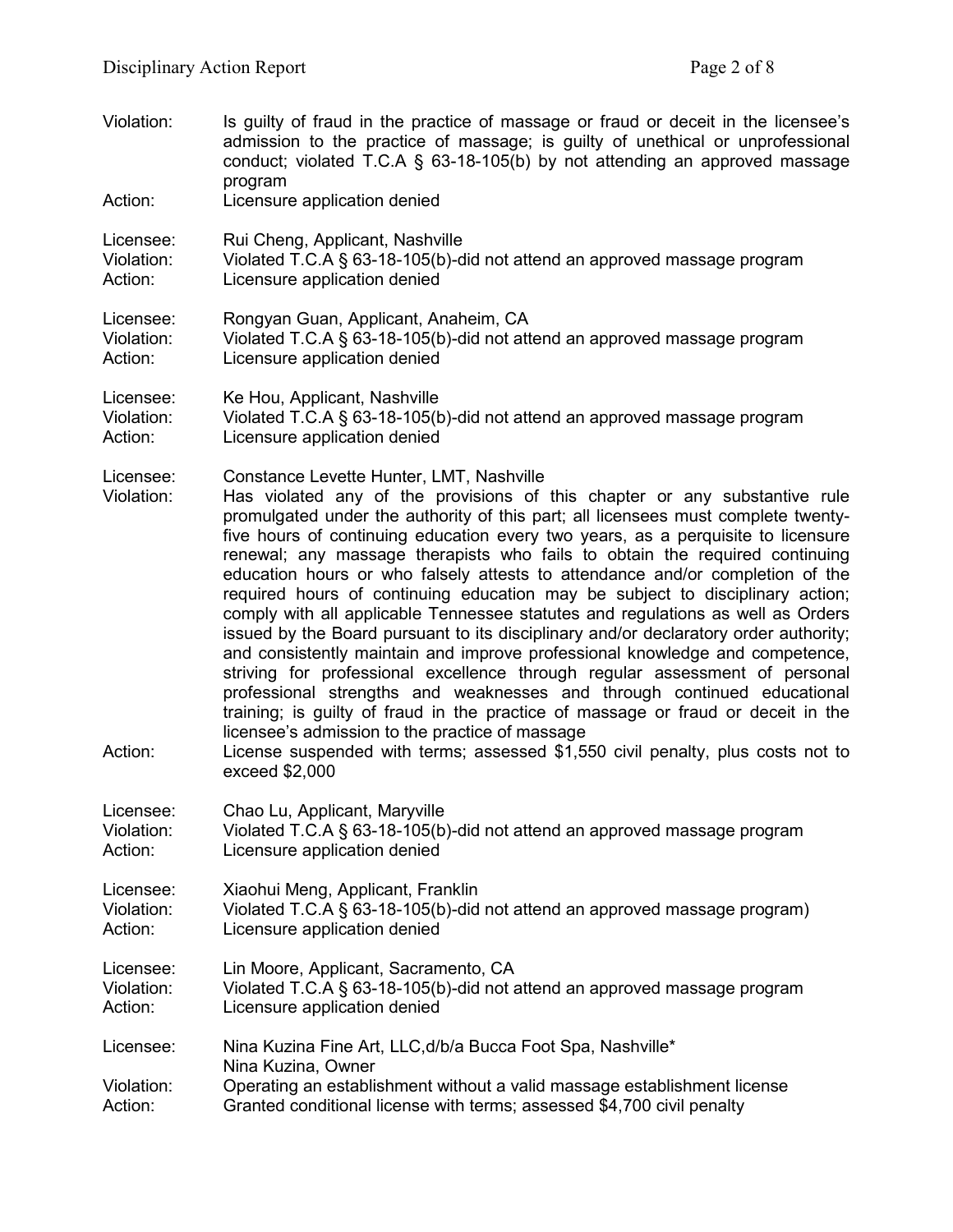| Licensee:<br>Violation: | Margaret Ann Ray, LMT, Nashville<br>Has violated any of the provisions of this part or any substantive rule promulgated<br>under the authority of this part; failed to adhere to rules and/or statute regarding<br>professional and ethical standards for Therapists and Establishments; failed to<br>adhere to rules and/or statute regarding continuing education; is guilty of fraud in<br>the practice of massage or fraud or deceit in the licensee's admission to the<br>practice of massage |
|-------------------------|----------------------------------------------------------------------------------------------------------------------------------------------------------------------------------------------------------------------------------------------------------------------------------------------------------------------------------------------------------------------------------------------------------------------------------------------------------------------------------------------------|
| Action:                 | License suspended with terms; assessed \$800 civil penalty, plus costs not to<br>exceed \$2,000                                                                                                                                                                                                                                                                                                                                                                                                    |
| Licensee:               | Hongwan Wang, Applicant, Murfreesboro                                                                                                                                                                                                                                                                                                                                                                                                                                                              |
| Violation:              | Violated T.C.A § 63-18-105(b)-did not attend an approved massage program                                                                                                                                                                                                                                                                                                                                                                                                                           |
| Action:                 | Licensure application denied                                                                                                                                                                                                                                                                                                                                                                                                                                                                       |
| Licensee:<br>Violation: | Li Wang, Applicant, Memphis<br>Is guilty of fraud in the practice of massage or fraud or deceit in the licensee's<br>admission to the practice of massage; is guilty of unethical or unprofessional<br>conduct; violated T.C.A $\S$ 63-18-105(b)-did not attend an approved massage<br>program                                                                                                                                                                                                     |
| Action:                 | Licensure application denied                                                                                                                                                                                                                                                                                                                                                                                                                                                                       |
| Licensee:               | Tracy Wei Wang, Applicant, Brentwood                                                                                                                                                                                                                                                                                                                                                                                                                                                               |
| Violation:              | Violated T.C.A § 63-18-105(b)-did not attend an approved massage program                                                                                                                                                                                                                                                                                                                                                                                                                           |
| Action:                 | Licensure application denied                                                                                                                                                                                                                                                                                                                                                                                                                                                                       |
| Licensee:               | Ting Wei, Applicant, Anaheim, CA                                                                                                                                                                                                                                                                                                                                                                                                                                                                   |
| Violation:              | Violated T.C.A § 63-18-105(b)-did not attend an approved massage program                                                                                                                                                                                                                                                                                                                                                                                                                           |
| Action:                 | Licensure application denied                                                                                                                                                                                                                                                                                                                                                                                                                                                                       |
| Licensee:               | Tian Xia, Applicant, Chattanooga                                                                                                                                                                                                                                                                                                                                                                                                                                                                   |
| Violation:              | Violated T.C.A § 63-18-105(b)-did not attend an approved massage program                                                                                                                                                                                                                                                                                                                                                                                                                           |
| Action:                 | Licensure application denied                                                                                                                                                                                                                                                                                                                                                                                                                                                                       |
| Licensee:               | Chen Qing Xu, Applicant, Alhambra, CA                                                                                                                                                                                                                                                                                                                                                                                                                                                              |
| Violation:              | Violated T.C.A § 63-18-105(b)-did not attend an approved massage program                                                                                                                                                                                                                                                                                                                                                                                                                           |
| Action:                 | Licensure application denied                                                                                                                                                                                                                                                                                                                                                                                                                                                                       |
| Licensee:               | Jing Yu, Applicant, Spring Hill                                                                                                                                                                                                                                                                                                                                                                                                                                                                    |
| Violation:              | Violated T.C.A § 63-18-105(b)-did not attend an approved massage program                                                                                                                                                                                                                                                                                                                                                                                                                           |
| Action:                 | Licensure application denied                                                                                                                                                                                                                                                                                                                                                                                                                                                                       |
| Licensee:               | LiHui Zang, Applicant, Nashville                                                                                                                                                                                                                                                                                                                                                                                                                                                                   |
| Violation:              | Violated T.C.A § 63-18-105(b) -did not attend an approved massage program                                                                                                                                                                                                                                                                                                                                                                                                                          |
| Action:                 | Licensure application denied                                                                                                                                                                                                                                                                                                                                                                                                                                                                       |
| Licensee:               | Huiyu Zeng, Applicant, Monterey, CA                                                                                                                                                                                                                                                                                                                                                                                                                                                                |
| Violation:              | Violated T.C.A § 63-18-105(b)-did not attend an approved massage program                                                                                                                                                                                                                                                                                                                                                                                                                           |
| Action:                 | Licensure application denied                                                                                                                                                                                                                                                                                                                                                                                                                                                                       |
| Licensee:               | Ying Zhang, Applicant, Murfreesboro                                                                                                                                                                                                                                                                                                                                                                                                                                                                |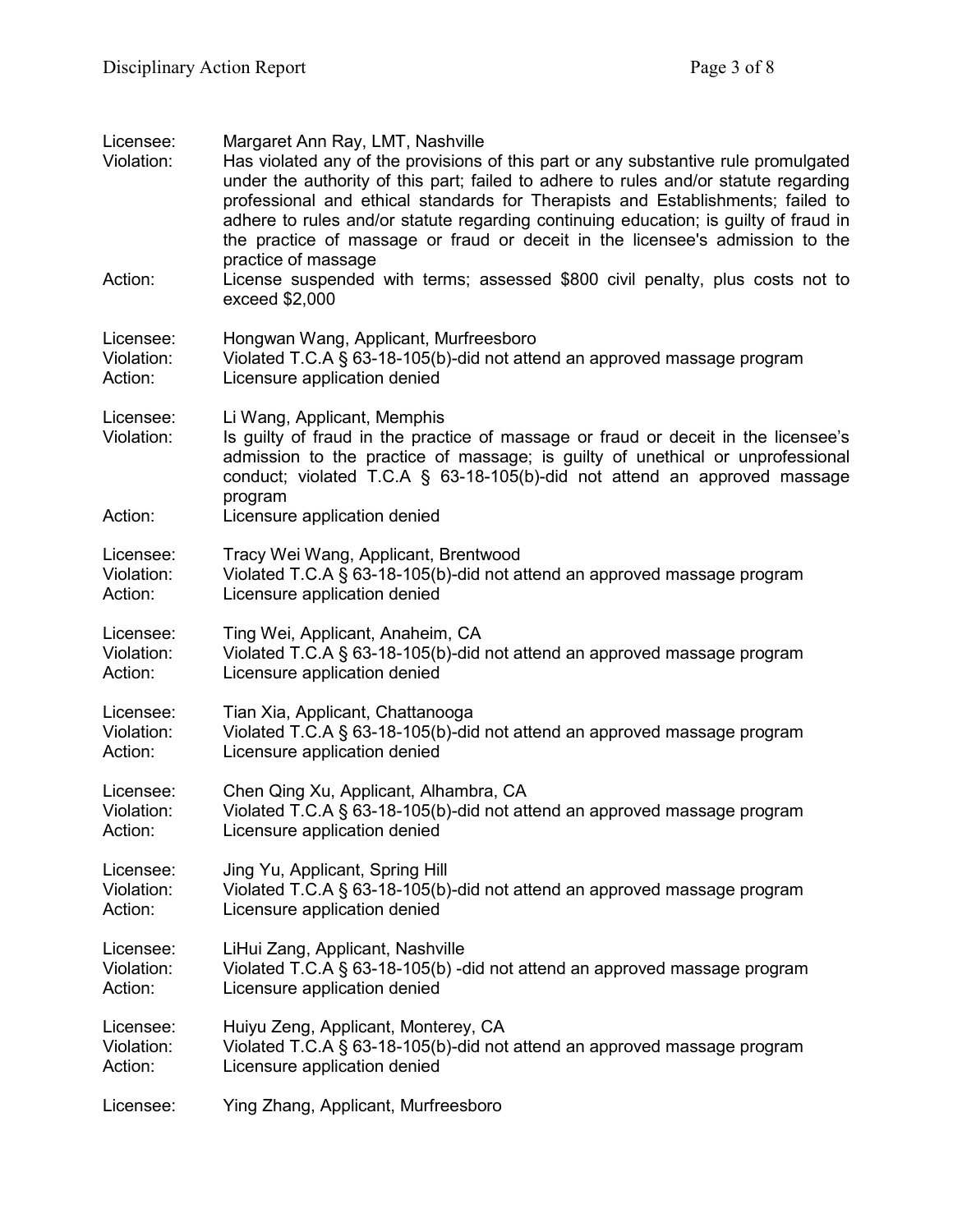Violation: Violated T.C.A § 63-18-105(b)-did not attend an approved massage program Action: Licensure application denied

#### *Delayed reporting, License disciplined October 2016*

#### **BOARD OF NURSING**

Licensee: Thomas Jacob Dyer, RN, Philadelphia Violation: Guilty of unprofessional conduct, to wit: making false or materially incorrect, inconsistent or unintelligible entries in any patient records or in the records of any health care facility, school, institution or other work place location pertaining to the obtaining, possessing or administration of any controlled substance as defined in the Federal Controlled Substances Act; and unauthorized use or removal of narcotics, drugs, supplies, or equipment from any health care facility, school, institution or other work place location

Action: License voluntarily surrendered

Licensee: Cynthia Franklin, RN, Rogersville

Violation: Failed to pay student loan

Action: License suspended

Licensee: Charles Little, RN, Germantown Violation: Failed to pay student loan Action: License suspended

Licensee: Elizabeth Rodgers, APRN, Hixson

Violation: Unfit or incompetent by reason of negligence, habits or other cause; addicted to alcohol or drugs to the degree of interfering with nursing duties; has violated or attempted to violate, directly or indirectly, or assisted in or abetted the violation of or conspired to violate any provision of this chapter or any lawful order of the board issued pursuant thereto; and guilty of unprofessional conduct, to wit: failure to maintain a record for each patient which accurately reflects the nursing problems and interventions for the patient and/or failure to maintain a record for each patient which accurately reflects the name and title of the nurse providing care; aiding, abetting, assisting or hiring an individual to violate or circumvent any law or duly promulgated rule intended to guide the conduct of a nurse or any other licensed health care provider; failing to report, through proper channels, facts known to the individual regarding competent, unethical or illegal practice of any health care provider; over-prescribing, or prescribing in a manner inconsistent with Rules 1000-04-.08 and 1000-04-.09; and practicing nursing in a manner inconsistent with T.C.A. § 63-7-103

Action: Conditional reinstatement of APN certificate granted; certificate suspended; suspension stayed; certificate placed on probation to run concurrent to the probation of RN license and concurrent with the existing Tennessee Professional Assistance Program monitoring agreement

Licensee: Sarah Elizabeth Smith, LPN, Dyersburg<br>Violation: Failed to pay student loan

Failed to pay student loan

Action: License suspended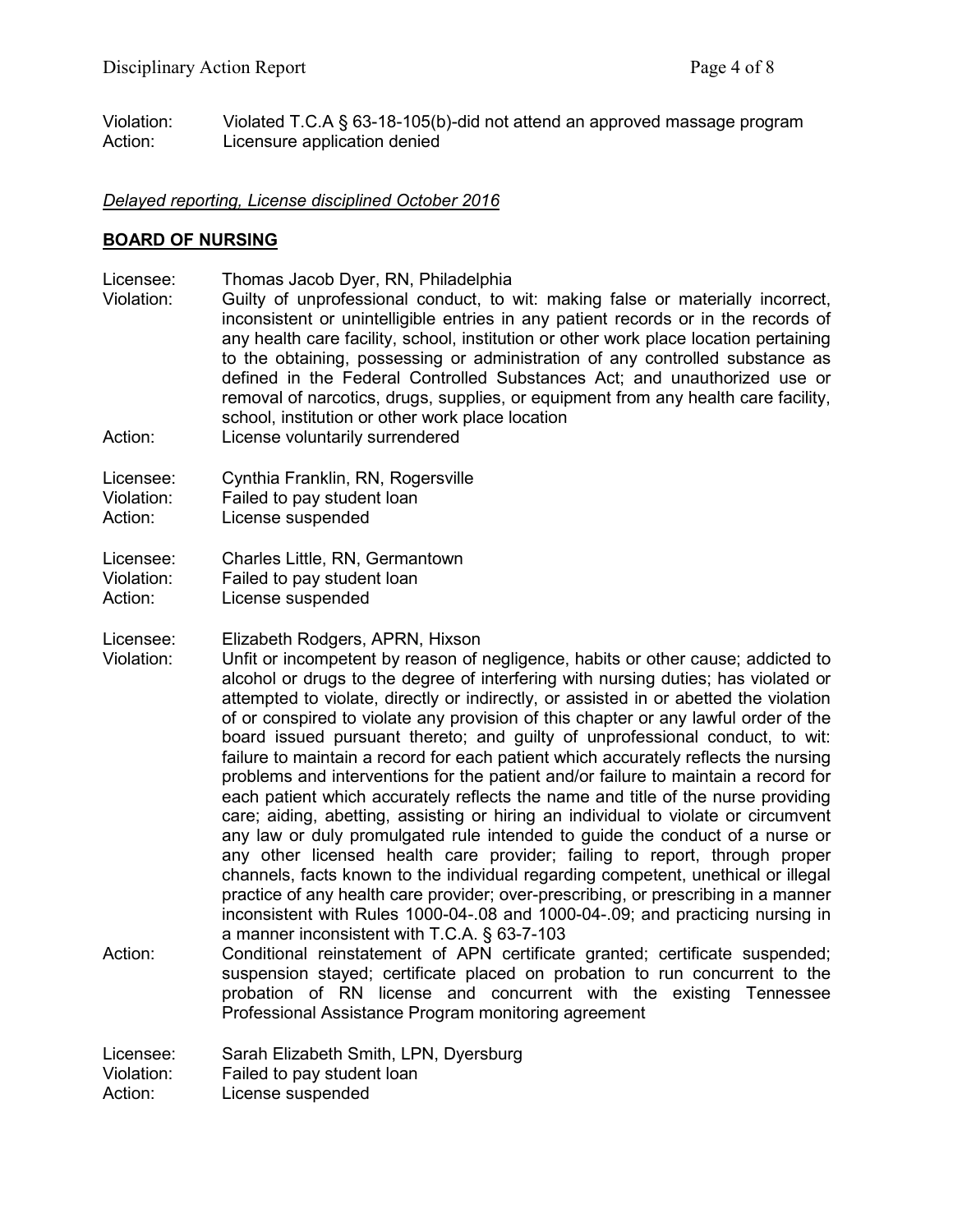| Licensee:  | Sabrina Stewart, RN, Memphis |
|------------|------------------------------|
| Violation: | Failed to pay student loan   |
| Action:    | License suspended            |

Licensee: Sharley G. Stith, RN, Clarksville

- Violation: Guilty of unprofessional conduct, to wit: making false or materially incorrect, inconsistent or unintelligible entries in any patient records or in the records of any health care facility, school, institution or other work place location pertaining to the obtaining, possessing or administration of any controlled substance as defined in the Federal Controlled Substances Act; unauthorized use or removal of narcotics, drugs, supplies, or equipment from any health care facility, school, institution or other work place location; the use of any intoxicating beverage or the illegal use of any narcotic or dangerous drug while on duty in any health care facility, school, institution, or other work place location; being under the influence of alcoholic beverages, or under the influence of drugs which impair judgment while on duty in any health care facility, school, institution or other work place location; and engaging in acts of dishonesty which relate to the practice of nursing
- Action: License summarily suspended; must cease and desist the practice of nursing in the state of Tennessee

| Licensee:  | Candace Willis, APRN/RN, Enville |
|------------|----------------------------------|
| Violation: | Failed to pay student loan       |
| Action:    | License suspended                |

## **BOARD OF PHARMACY**

| Licensee:  | Stephanie L. Bailey, RT, Knoxville  |
|------------|-------------------------------------|
| Violation: | Failed to pay student loan          |
| Action:    | License suspended                   |
| Licensee:  | Jonathan B. Brockway, RT, Brentwood |
| Violation: | Failed to pay student loan          |
| Action:    | License suspended                   |
| Licensee:  | Tausha Marie Crane, RT, White Bluff |
| Violation: | Failed to pay student loan          |
| Action:    | License suspended                   |
| Licensee:  | Barry K. Gaines, RT, Memphis        |
| Violation: | Failed to pay student loan          |
| Action:    | License suspended                   |
| Licensee:  | Leautrice N. Gracia, RT, Antioch    |
| Violation: | Failed to pay student loan          |
| Action:    | License suspended                   |
| Licensee:  | Shareece Renee Hardy, RT, Cordova   |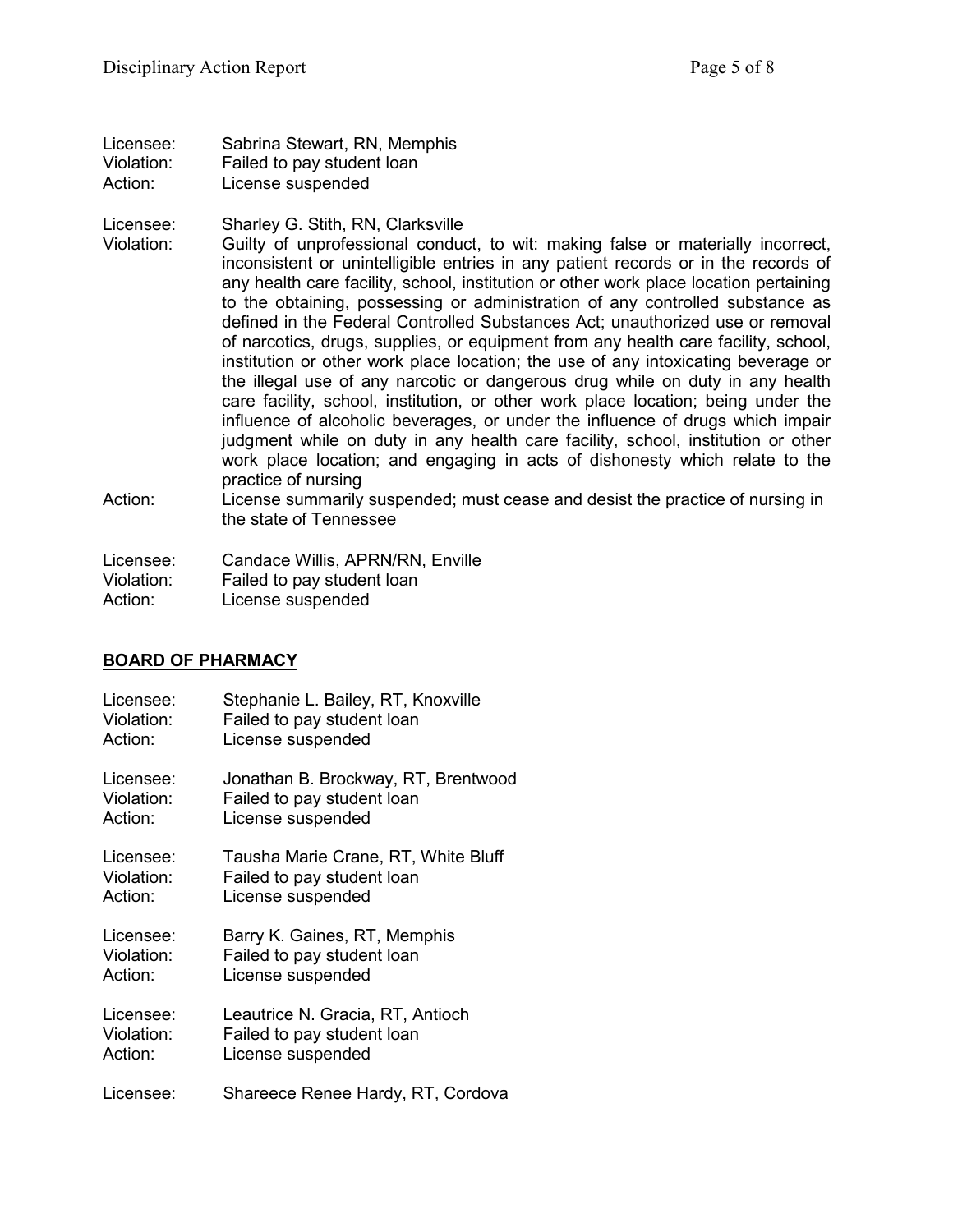| Violation: | Failed to pay student loan               |
|------------|------------------------------------------|
| Action:    | License suspended                        |
| Licensee:  | Lumeka Lewis, RT, Goodlettsville         |
| Violation: | Failed to pay student loan               |
| Action:    | License suspended                        |
| Licensee:  | Rachel E. Marek, RT, Sewanee             |
| Violation: | Failed to pay student loan               |
| Action:    | License suspended                        |
| Licensee:  | Margaret Alene Morie, RT, Jefferson City |
| Violation: | Failed to pay student loan               |
| Action:    | License suspended                        |
| Licensee:  | Jennifer Rainey, RT, Ridgley             |
| Violation: | Failed to pay student loan               |
| Action:    | License suspended                        |
| Licensee:  | Jessica TyLynn Twadell, RT, Madison      |
| Violation: | Failed to pay student loan               |
| Action:    | License suspended                        |
| Licensee:  | Daffney Fay Walker, RT, Signal Mountain  |
| Violation: | Failed to pay student loan               |
| Action:    | License suspended                        |

# **BOARD OF PHYSICAL THERAPY**

Licensee: Lisa Reagan, PTA, Maryville Violation: Failed to pay student loan<br>Action: License suspended License suspended

#### **BOARD FOR PROFESSIONAL COUNSELORS, MARITAL FAMILY THERAPISTS AND LICENSED CLINICAL PASTORAL THERAPISTS**

Licensee: Michael J. Smith, LMFT, Nashville<br>Violation: Violating the rules and regulation

- Violating the rules and regulations adopted by the board; violated the Code of Professional Ethics, to wit: multiple relationships and written authorization to release client information; failed to adhere to rules and/or statute regarding professional ethics
- Action: License placed on probation for no less than 1 year with terms

## **BOARD OF VETERINARY EXAMINERS**

Licensee: Harold G. Barker, DVM, Christiana Violation: Failed to adhere to rules and/or statute regarding premises permits; Operation without permit prohibited; unprofessional or unethical conduct or engaging in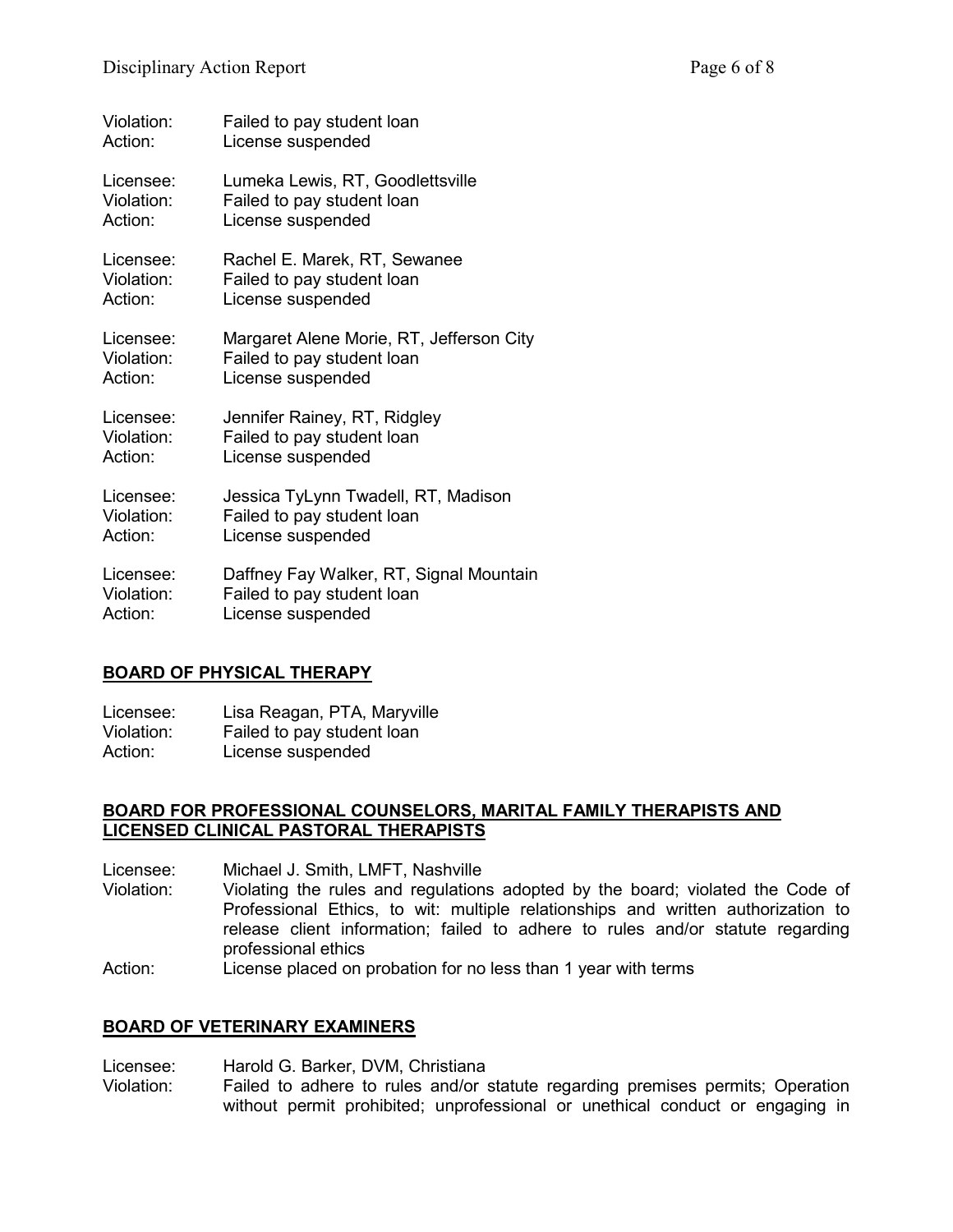practices in connection with the practice of veterinary medicine that are in violation of the standards of professional conduct as defined in this section or prescribed by the rules of the board; practice in a facility without a premises permit Action: Assessed \$2,400 civil penalty, plus costs

Licensee: Lisa M. Tepp Lawrence, DVM, Thompson's Station<br>Violation: Failed to adhere to rules and/or statute ree Failed to adhere to rules and/or statute regarding permit permits and unprofessional conduct; operation without permit prohibited; unprofessional or unethical conduct or engaging in practices in connection with the practice of veterinary medicine that are in violation of the standards of professional conduct as defined in this section or prescribed by the rules of the board Action: Assessed \$2,400 civil penalty, plus costs

Licensee: Ronald E. Whitford, DVM, Clarksville Violation: Gross malpractice or a pattern of continued or repeated malpractice, ignorance, negligence or incompetence in the course of veterinary medical practice; professional incompetence Action: License placed on probation with terms; assessed costs not to exceed \$1,000

## **DIVISION OF EMERGENCY MEDICAL SERVICES**

| Licensee:<br>Violation:            | Beth Ann Albritton, EMT-P, Lebanon<br>Violation or attempted violation or assisting in or abetting the violation of or<br>conspiring to violate any of the following: any provision of this part; any rule or<br>regulation by the board; Unethical Practices and Conduct                                   |
|------------------------------------|-------------------------------------------------------------------------------------------------------------------------------------------------------------------------------------------------------------------------------------------------------------------------------------------------------------|
| Action:                            | License suspended with terms                                                                                                                                                                                                                                                                                |
| Licensee:                          | Amanda Paige Davis, EMD, Chattanooga                                                                                                                                                                                                                                                                        |
| Violation:                         | Failed to pay student loan                                                                                                                                                                                                                                                                                  |
| Action:                            | License suspended                                                                                                                                                                                                                                                                                           |
| Licensee:<br>Violation:<br>Action: | David Curtis Dennis, AEMT, Brentwood<br>Violation or attempted violation or assisting in or abetting the violation of or<br>conspiring to violate any of the following: any provision of this part; any rule or<br>regulation by the board; Unethical Practices and Conduct<br>License suspended with terms |
| Licensee:                          | Charles B. Little, EMT-P, Germantown                                                                                                                                                                                                                                                                        |
| Violation:                         | Failed to pay student loan                                                                                                                                                                                                                                                                                  |
| Action:                            | License suspended                                                                                                                                                                                                                                                                                           |
| Licensee:                          | Megan E. Mitchell, EMT-IV, Chickamauga                                                                                                                                                                                                                                                                      |
| Violation:                         | Failed to pay student loan                                                                                                                                                                                                                                                                                  |
| Action:                            | License suspended                                                                                                                                                                                                                                                                                           |

## **ABUSE REGISTRY**

Individual: Kenneth Alderson Abuse: Physical